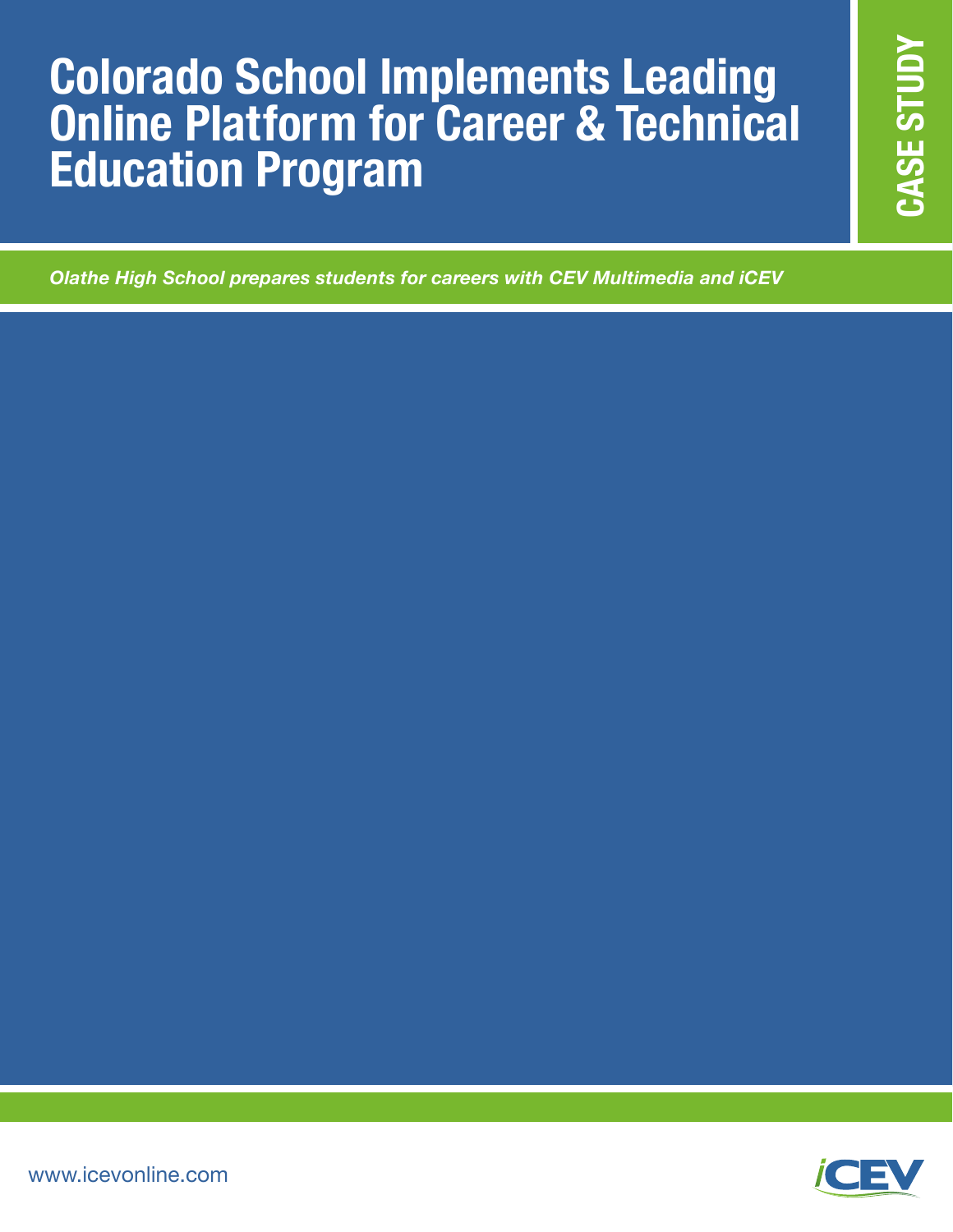**ff** Whether they go into a technical industry or not, it's so vital to teach students life skills and send them out into the public to educate others. **}** 

— Erin Martinez

### **The Study**

As a vocational educator at Olathe High School in Colorado, Erin Martinez understands that the nature of career training and education has changed drastically over the past few decades. Today, Career and Technical Education (CTE) programs require students to develop a variety of professional and trade skills that prepare them for the ever-changing global workforce.

"Whether they go into a technical industry or not, it's so vital to teach students life skills and send them out into the public to educate others," Martinez said. "As teachers, we're faced with a big task to train our students to make educated decisions for the future of their chosen fields."

With a student population of nearly 270 students, Olathe High School is based in a rural, middle-class community in western Colorado. Martinez teaches agriculture classes to 60 students enrolled in the school's CTE program and serves as an FFA Advisor.

To better incorporate technology and digital resources into its career training curriculum, Olathe implemented iCEV, an online learning platform that delivers comprehensive CTE resources to students and educators. Martinez utilizes the many functions and materials the platform offers in both her classroom and at FFA events.



*Olathe FFA Chapter - 2014 National FFA Silver Rated Livestock Evaluation Team (left to right) Advisor/Coach Erin Martinez, Aaron Lenihan, Cassie Franks, Talisha Marchbanks, Kurik Mattics, and Coach Fayanna Flick*

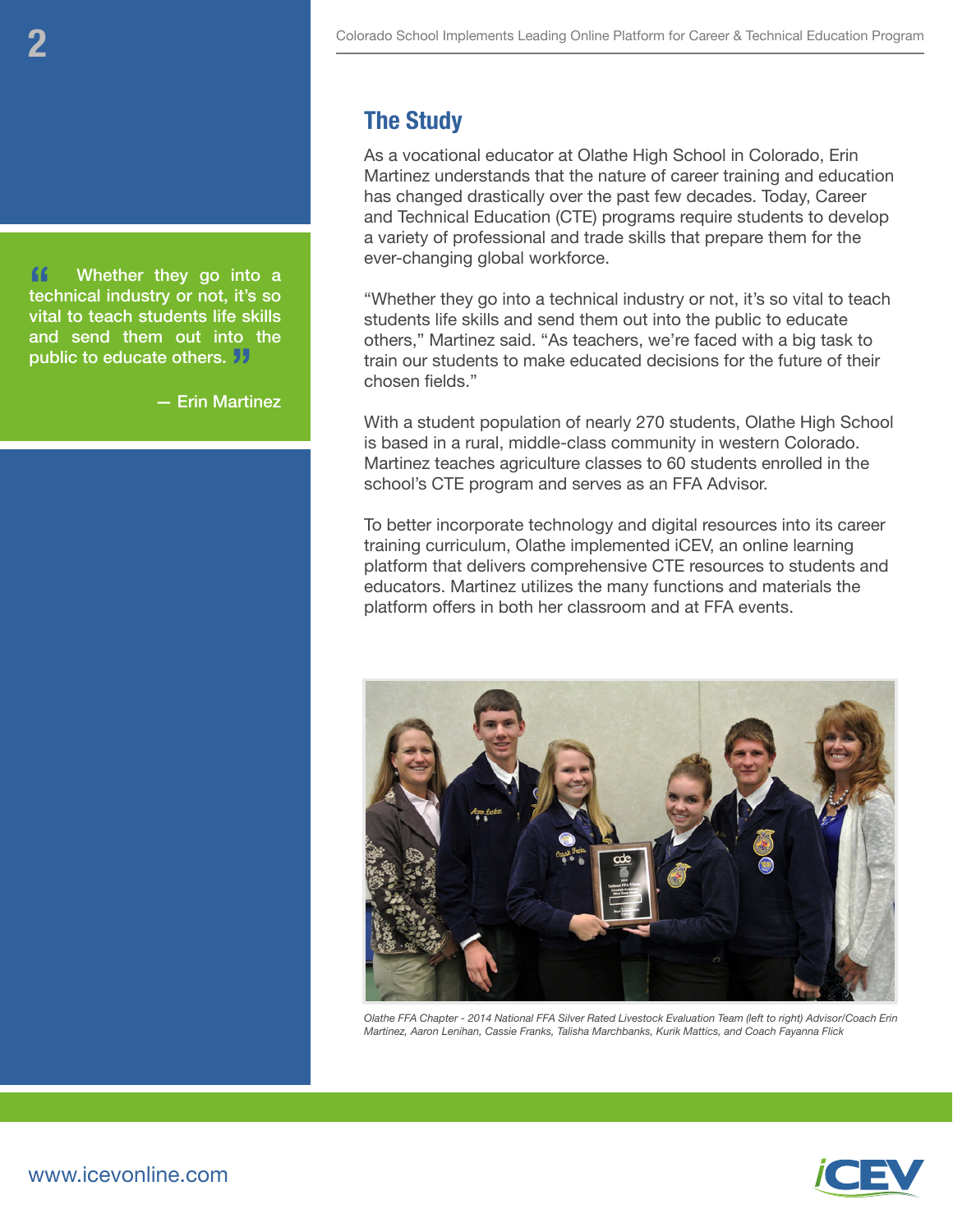

*Olathe FFA Chapter - 2013 National FFA Gold Rated Horse Evaluation Team (left to right) Wade Rowley, Talisha Marchbanks, Cassie Franks, Trace Axtell, and Advisor/Coach Erin Martinez*

#### **Interactive Learning Environment**

While many CTE programs rely on educators to train students for a future in the global workforce, the coursework itself plays a large role in helping students develop their skills. Using online tools like iCEV, educators often adopt a flipped learning model to allow for a more individual learning environment.

"My students can easily access assigned resources on their home computers or mobile devices and be prepared to discuss the material the next day," Martinez said. "The functionality allows students to interact and apply the concepts in their own way as they continue to learn and discuss the subject material in the classroom."

Martinez notes that the ease and accessibility of iCEV is a huge benefit to her and her students. The functionality of the online platform allows students to access the resources and assignments through a variety of mobile devices, including phones, tablets and laptops.

"It's daunting to see how much information there is, which is a great problem to have when you've been teaching for a while," Martinez said. "iCEV makes it easy to find supplemental resources that augment my teaching in and out of the classroom. As the industry continues to change, iCEV allows me to discuss the latest trends and topics with my students during each lesson."

**"** My students can easily access assigned resources<br>on their home computers assigned resources computers or mobile devices and be prepared to discuss the material the next day. **"**

— Erin Martinez